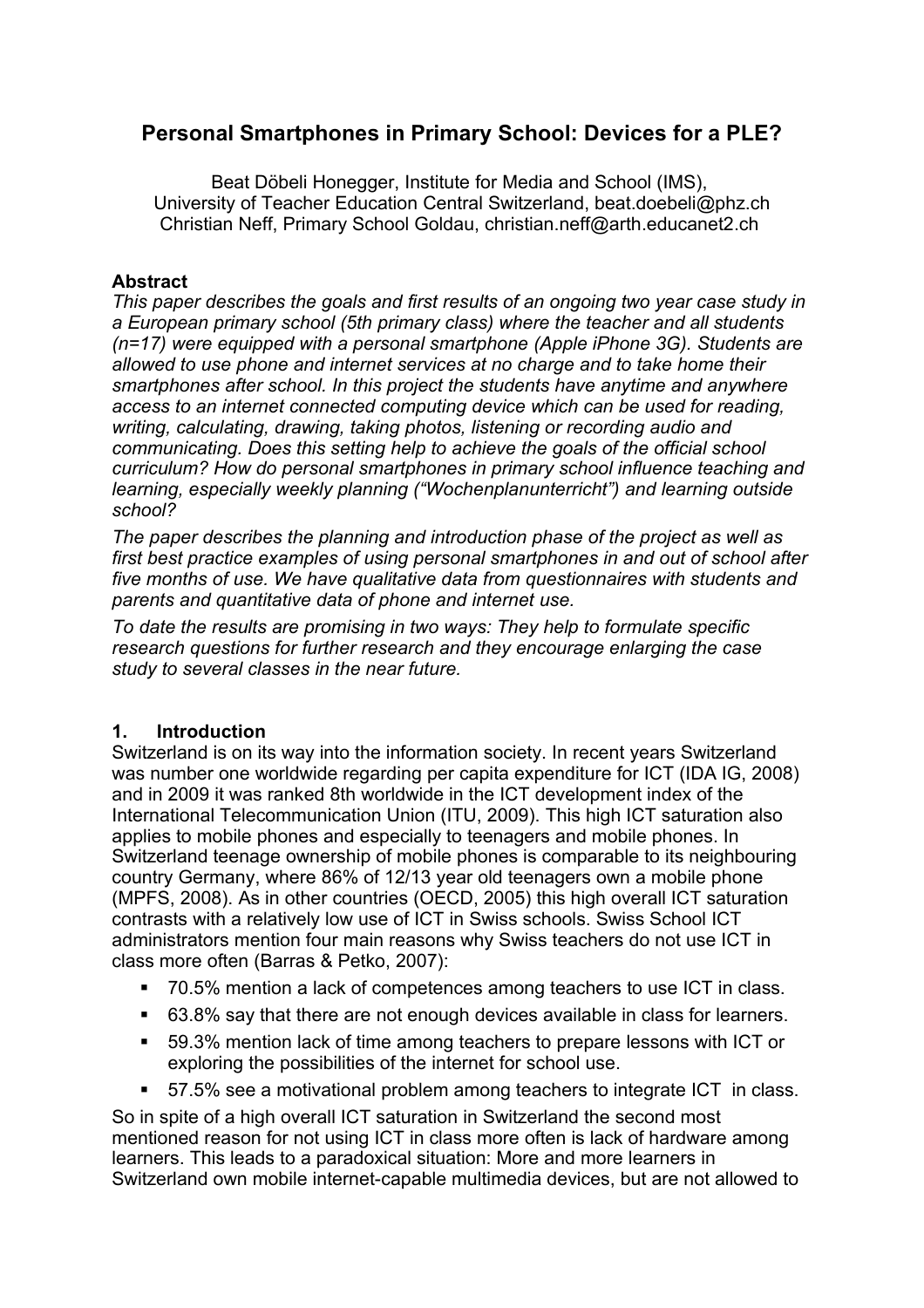bring them to class. In the past two years several Swiss school districts have banned mobile phones from school or are planning to do so.

Because the technological development continues, one can assume that in five years from now 90% of the 12/13-year olds will own smartphones. The pilot project described in this paper has been started to show that there is another way of dealing with smartphones than banning them from school and to gain experience with the learners' personal mobile internet.

# **2. The idea behind the Goldau iPhone Project**

In a two year pilot project all 17 students of a 5th grade class in Goldau received a personal smartphone (Apple iPhone 3G) in fall 2009, which they could take home and use outside of school after an introductionary eight week phase. The students are allowed to use phone and internet services free of charge. For at least two years the students have anytime and anywhere a device at their disposal for reading, writing, calculating, drawing, taking pictures, listening to music, recording sound, making phone calls as well as browsing the internet and communication via various channels. While using the device in and out of school, the students shall learn to use the smartphone as part of their personal learning environment. The students have to learn to deal with ubiquitous computing and internet in an emancipated manner.

The project has been initiated by the Institute for Media and School (IMS) at the University of Teacher Education Central Switzerland (PHZ). Devices and communication costs are sponsored by Swisscom, the largest Swiss telecommunication company. It is assured that neither the local school nor parents or students have to pay anything during the two year project period.

Up to now this project seems to be the first long term smartphone project in Europe, where the learners are allowed to take the devices home. The project can be seen in the perspective of Alan Kay as an implementation of his *dynabook* vision of 1972 (Kay, 1972), where he proposed personal internetworked computers for "children of all ages".

#### **3. Preparation phase**

Before distributing the smartphones to the students in August 2009 there was a longer preparation phase. After finding a sponsor for the project without obligations for the school, the teacher or the students it was necessary to gain the confidence of the school authorities and the parents involved. The first parent-teacher conference was rather unusual as the class did not yet exist when the conference took place. After the parent-teacher conference the parents were given one week of respite before all the parents agreed with the project. The parents' main concern was envy of siblings and students outside the project. There was not much project-specific teacher preparation as the involved teacher is the local school ICT manager and has worked with the University of Teacher Education Central Switzerland in pedagogical ICTprojects for several years. There wasn't much technical preparation either. No special deployment software or internet filtering was installed. The smartphones were set up nearly identical as a private user would initialise them.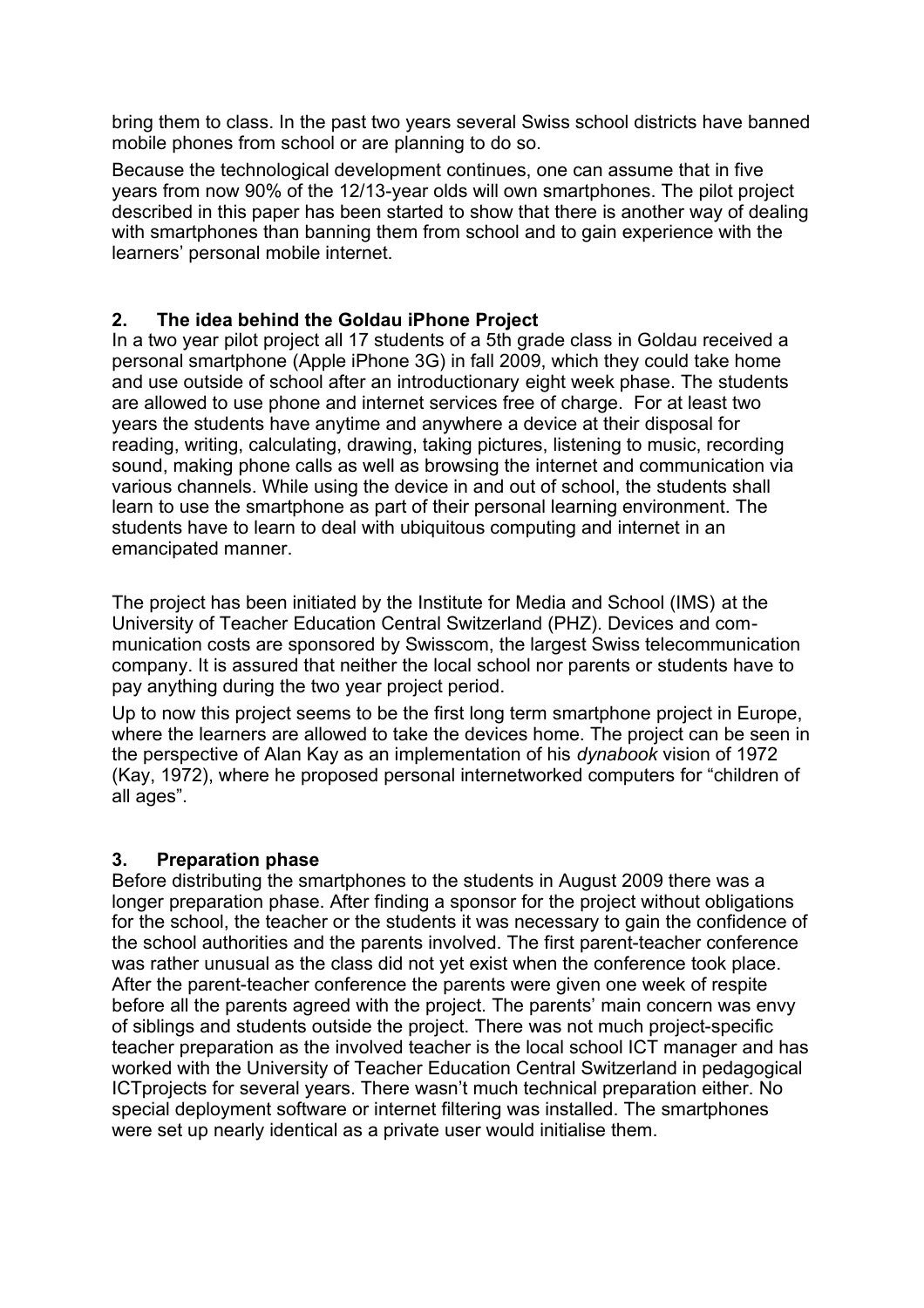# **4. Introduction phase**

The smartphones were distributed in the first week of 5th grade in August 2009. In the first weeks the students were not allowed to take home the smartphones. In the introduction phase emphasis was not on technology but on prevention. The students learned about dangers and behaviour on the internet both from their teacher and external experts. The students developed a written agreement with rules for the use of their smartphones in and out of school (Neff, 2009c). Previous experience shows that students are more rigorous when they have to write their own rules and that compliance is higher compared to teacher-given rules. Before they were allowed to take home the smartphone the students and their parents had to sign the agreement. In the first nine month of the project the compliance to the agreement was very good. After more than six month the students were even able to recall all the points of the agreement by heart. Before letting the students take the smartphones out of school there was another project-specific parent-teacher conference where the parents learned how to use their child's smartphone and how to control the programs installed and the websites visited.

# **5. Experiences in the first nine months**

# 5.1 Explicit use

The smartphones have been used in various ways in the first nine months of the project. The teacher did not change the timetable, there was no such thing as a school subject "iPhone". But on several occasions the teacher told the students to use the smartphone in class. In most cases the students used the preinstalled generic, not school-specific applications (called apps on the iPhone). Important usage in the first nine months were:

- Search for information on the web, using the web browser or the Wikipedia app.
- **EXECT** Learning words in a foreign language (English, French) with a dedicated app (Neff, 2009a).
- Mental arithmetic training with a dedicated app (Neff, 2009b).
- **Look up spelling with a dedicated app.**
- Listening comprehension and pronunciation practice in foreign language learning (English, French) with sound files from the official teaching material provided as podcasts by the teacher
- Dictation practice and assessment with sound files recorded by the teacher enhancing equal practice opportunities for students with non German speaking parents (Neff, 2010a)

The smartphone is also used as a personal information manager (PIM):

- Use of a class calendar for birthdays, excursions, assessments etc. The calendar is fed by the teacher and automatically synchronised to all smartphones (Neff, 2009e).
- The smartphone is used as an email client for the official email account all students have.

Besides these common tasks where the teacher encouraged the students to use their smartphone there where also some special projects using the smartphones:

• Plan and produce stop motion films with the smartphone's integrated camera (Neff, 2009d).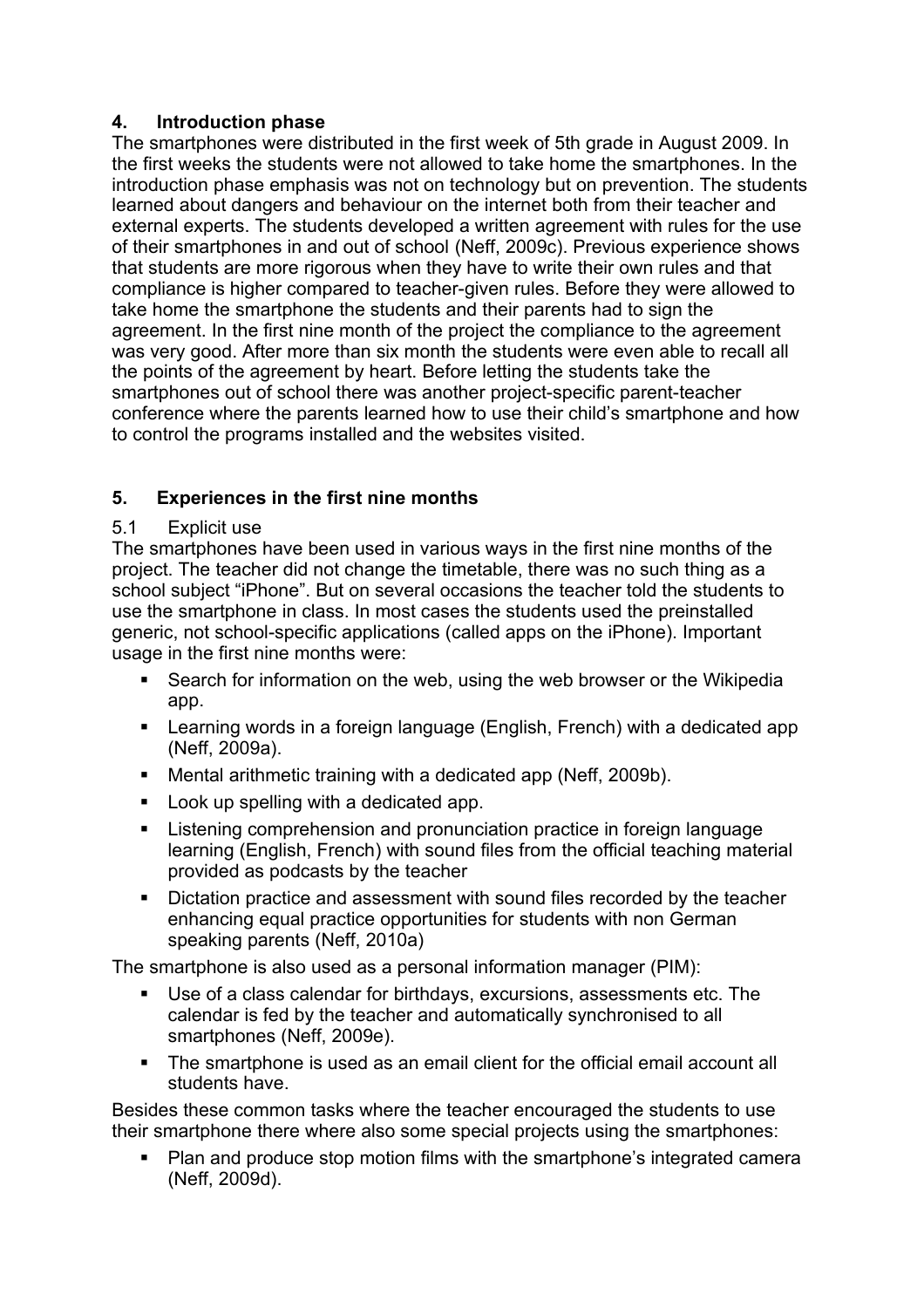- Document the school trip
- Visit at the local art gallery where the students had to take photos of an interesting picture and highlight certain details with an imaging app on the smartphone (Neff 2010b).
- **Explaining how to use the iPhone to university lecturers and therefore** reversing the teacher student role (Döbeli Honegger, 2010b).

#### Implicit use

In addition to the teacher initiated uses of the smartphones the students themselves found ways to use the devices for learning purposes in and out of school:

- The integrated camera has turned out to be very important for note taking. Students often take photos of information they need for their work or they have to remember.
- Students found out that they can prove the completion of some tasks by sending a screenshot of the app they used to the teacher.





#### 5.3 Phone calls

From a technological perspective GSM and UMTS connectivity for voice calls and internet is the main new functionality of this smartphone project compared to earlier one-to-one handheld and notebook projects. So an interesting question is how this anytime and anywhere connectivity would be used by the students. Overuse of the phone call functionality resulting in high (virtual) phone bills and escapism was a main concern of opponents of the project. Intermediate results after nine month show that phone calls are not as important as widely assumed. Figure 1 shows the total duration of outgoing phone calls per student in the first seven month of the project. The average is about 20 minutes outgoing calls per student and month.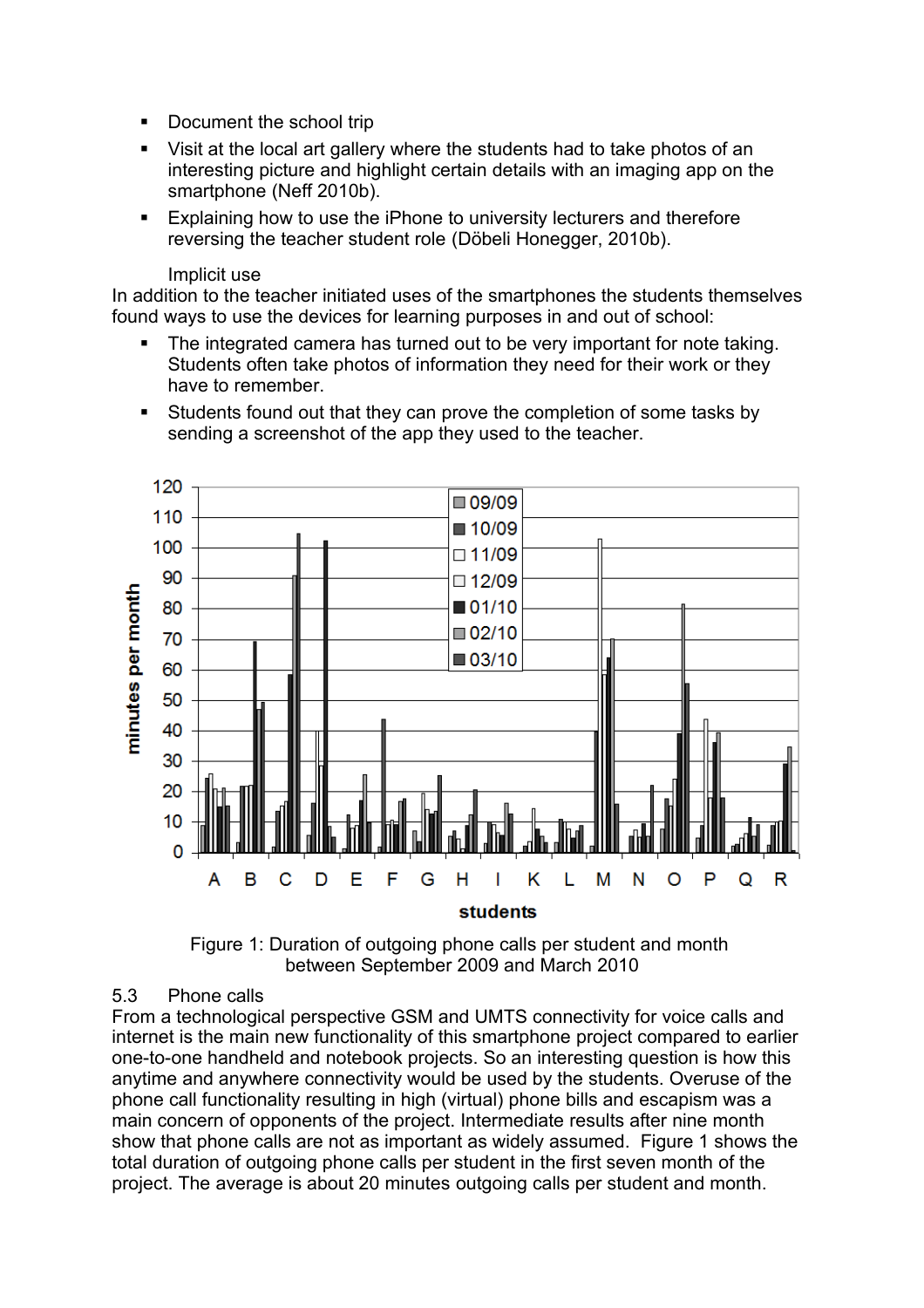One fear of critics of the project was phone calls during class. The disturbance from phones ringing during class and students trying to take the phone call or silence the smartphone would distract from learning. The teacher and the students said after the first two months of the project that there were no phone calls during class. Figure 2 proves them right. It shows all 245 outgoing phone calls in October 2009. Each phone call is represented by a circle positioned at the starting time and day of the call (enlarged by factor 10 compared to the time axis). Only one phone call took place during class: 37 seconds on a Friday. The teacher could explain this call: A student got sick and was told to call his parents if somebody was home.



Days of the week

Figure 2: All 245 outgoing phone calls in October 2009 and class schedule plotted on a day/time diagram. For visibility reasons the duration of the phone calls (diameter of the circles) are enlarged by factor 10 compared to the time axis.

An interesting question is who the students call. Figure 3 shows the total duration of outgoing calls between September 2009 and March 2010 and the amount of time used to call other students inside the same class, the teacher and other people. On average the students used 33% of their talking time on the phone to call other students inside the same class. Up to now we do not know which amount of this time is used to discuss school subjects.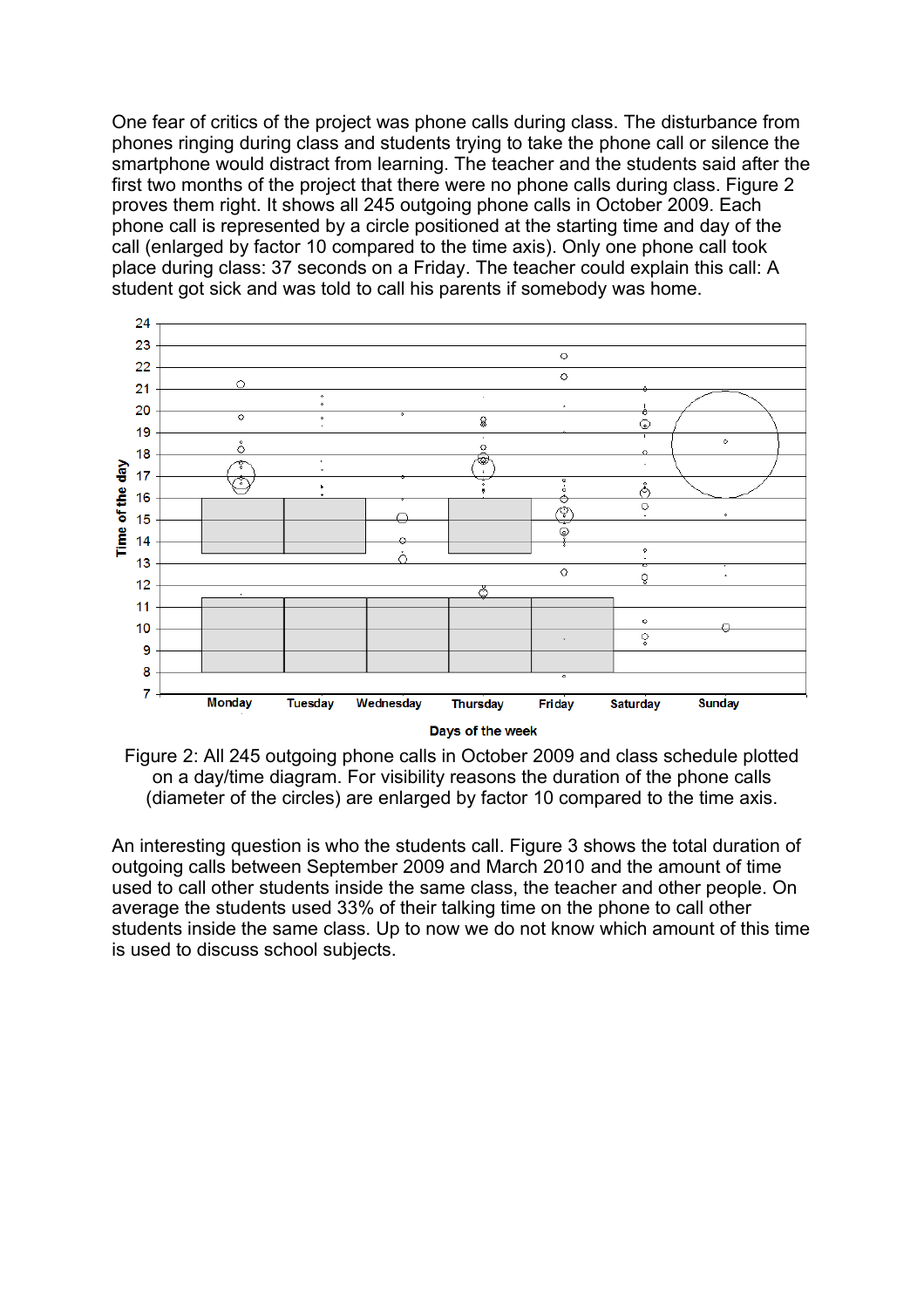

Figure 3: Duration of outgoing phone calls per student and month between September 2009 and March 2010 to other students, the teacher and third parties

While phone calls are not as important as expected, the mobile internet is heavily used (see Figure 4). Although there is WLAN available inside the school building and 7 out of 17 students have WLAN at home, the amount of data transmitted per student over UMTS is about 300 Mbytes per month. Up to now it is not known where mobile internet is used and what kind of data is transmitted.



Figure 4: mobile data traffic per student and month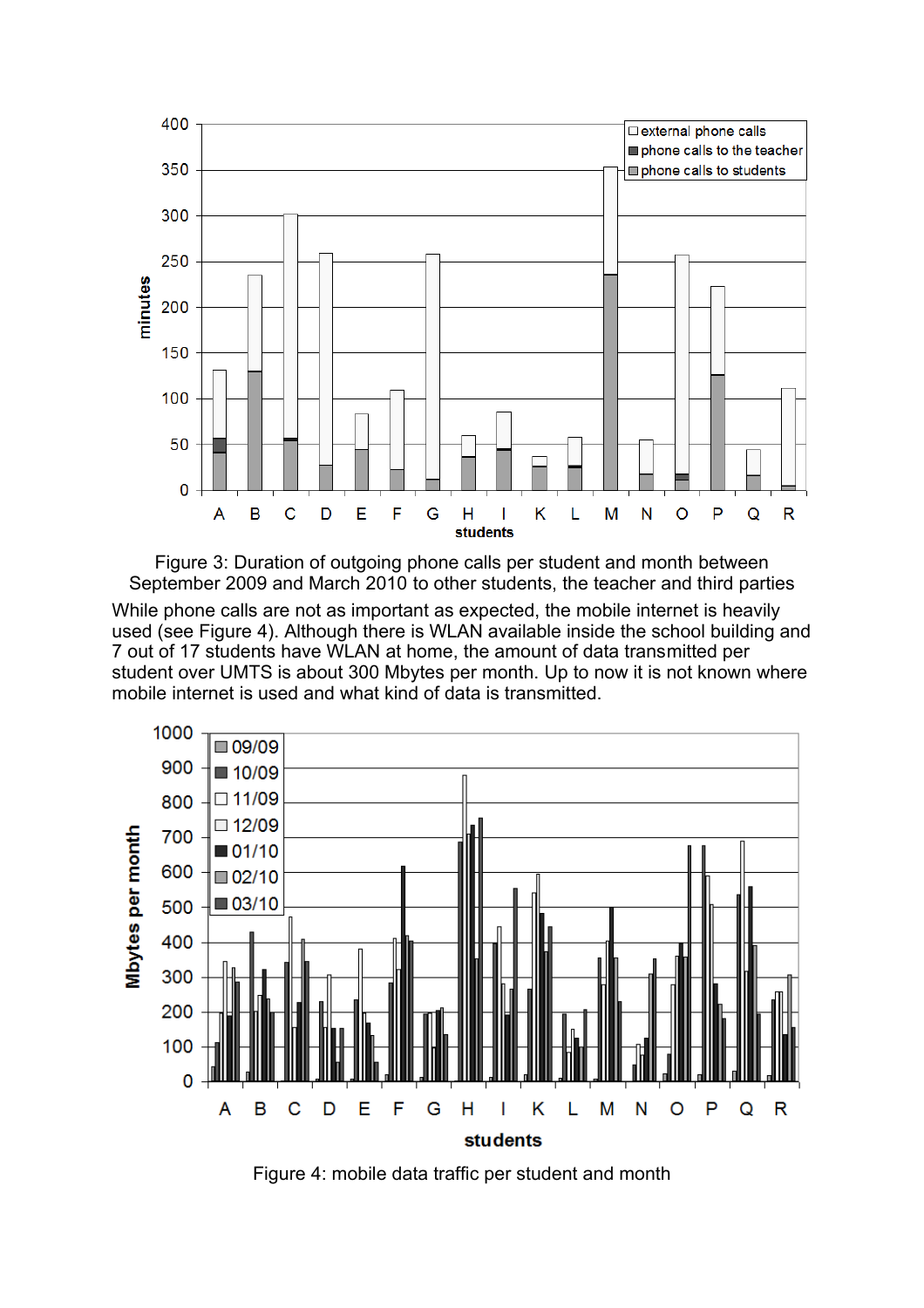# **6. Smartphones as part of a PLE?**

There are various definitions of the term Personal Learning Environment (PLE) (Döbeli Honegger, 2010a). Some authors define a PLE as the collection of software tools someone uses for learning (Attwell, 2007) while others see a PLE as a combination of only web based social software tools. Schulmeister (2009) on the other hand provides a wide definition of a PLE including non digital artefacts and even non tangible aspects like the personal history and memory of the learner. Common to all definitions of the term PLE is the focus on the learner, his/her activity and the self regulation of the learning process. So the more general question is if personal smartphones support or even foster self-organised learning.



Figure 5: The learning environment of the project class including digital and analogue tools and media

Anderson (2006) points out five advantages of PLEs compared to Learning Management Systems: identity (also outside of school), ease of use (installation and customisation by the user), ownership, social presence, capacity and speed of innovation. In the described project the personal smartphones support all these advantages identified by Anderson:

- Students always have access to their smartphone.
- Students are always connected to the internet and therefore to their colleagues.
- The students'smartphones have no filter or limitations for content.
- Students are allowed to install their own applications on the device.
- Students personalize their smartphone with cases, stickers and personal content (music, pictures etc.)

On the one hand students have to learn when the use of the smartphone helps them with their learning; on the other hand students also have to learn how to deal with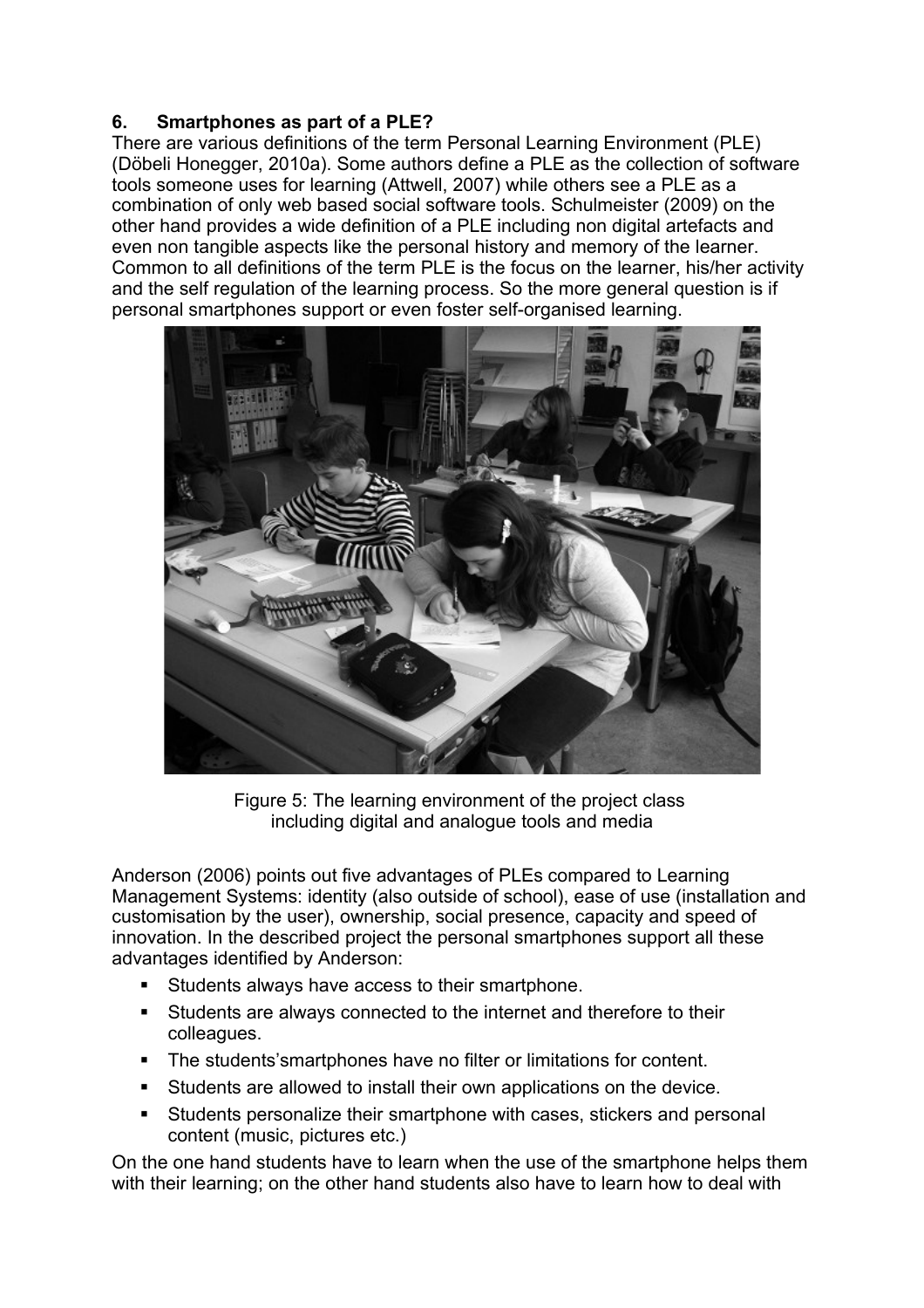the possible distractions and the potential of addiction of such devices. First observations show that some students are able to find new ways of using the smartphone for learning purposes while other students only use the smartphone for tasks their teacher told them to do. Surprisingly, some students leave their smartphone in school over lunch time, overnight and in rare cases even over the weekend.

### **7. Outlook**

In fall 2010 the students will start using an ePortfolio system called lerntagebuch.ch, developed by the Institute for School and Media (Moser & Petko, 2007). This consists of a personal weblog based on the blogging system Wordpress enhanced with school specific privacy settings and features for the teacher to ask questions and give tasks. Its aim is to foster learning strategies by writing about the learning process. This system will also ease the collection of students' thoughts about learning with a smartphone and provide qualitative data for the question posed in the title of this paper.

For 2011 an extension of the project with more classes is planned. It has not yet been decided if more smartphones will be used or if the iPad is an alternative. The research questions will focus on one or more of the following aspects:

- Learner's perspective: Do personal mobile internet devices foster self regulated learning?
- Teacher's perspective: What are best practices for integrating personal mobile internet devices into a teacher oriented education?
- Media pedagogical perspective: Is the integration of personal mobile internet devices in school an effective strategy to help students handle the dangerous aspects of ubiquitous computing?
- **Techno-societal perspective: Is a closed system as the Apple iOS-ecosystem** suitable for school?

#### **8. References**

Anderson, T. 2006. PLEs versus LMS: Are PLEs ready for Prime time? In: Virtual Canuck – Teaching and Learning in a Net-Centric World, <http://terrya.edublogs.org/2006/01/09/ples-versus-lms-are-ples-ready-for-prime-time/>

Attwell, G. 2007. Personal Learning Environments – the future of eLearning? *eLearning Papers* Vol 2, Nr. 1.<http://beat.doebe.li/bibliothek/t07223.html>

Barras J-L, Petko D, School and Internet in Switzerland. Overview and Developments between 2001 and 2007. (In French and German) <http://beat.doebe.li/bibliothek/t07870.html>

Döbeli Honegger, B. 2009. Wann wird telefoniert? Nicht im Unterricht! German blog posting,<http://www.projektschule-goldau.ch/permalink/757>

Döbeli Honegger, B. 2010a. Beats Biblionetz: Begriffe: Personal Learning Environment (PLE),<http://beat.doebe.li/bibliothek/w01997.html>